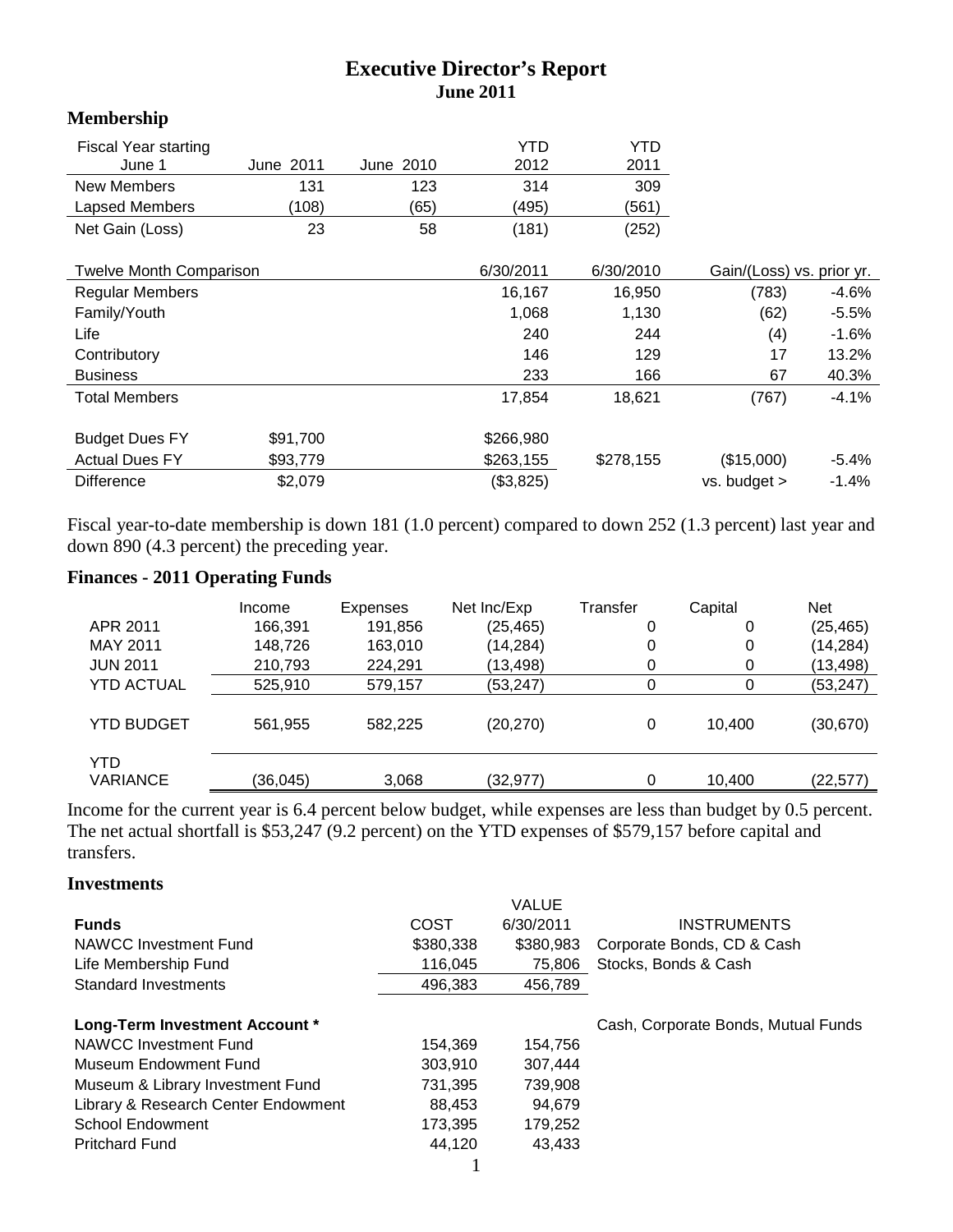| Sub-total Long-Term Investments                                                    | 1.495.642 | 1.519.472 |  |  |  |
|------------------------------------------------------------------------------------|-----------|-----------|--|--|--|
|                                                                                    |           |           |  |  |  |
| Total Investments                                                                  | 1,992,025 | 1,976,261 |  |  |  |
| *Consolidated Long-Term funds balance-Individual named account balances calculated |           |           |  |  |  |

The current values on investments reflect paper gains and losses due to market fluctuations. Since most of our fixed income investments are held to maturity, actual gains and losses will only occur at maturity or when an investment is sold.

#### **Development**

Regular donations total \$36,159 YTD versus \$48,247 for the previous year. General giving is up because last year's amount included a \$21,000 restricted contribution. Pledge payments YTD are \$10,500. In-kind donations total \$264 versus \$285 last year. In-kind donations do not include items donated for which the value is not determined.

Recent chapter contributions: \$500 Lone Star Chapter 124 and \$231 Old Timers & Fellows Chapter 22, both contributions for the classroom project. A number of clocks, watches, tools, and parts have been donated to the School by members and the families of deceased members.

## **Information Services – Kevin Osborne, IS Director**

We have transferred the registration of our WatchDig domain names (Watchdig.org, Watchdig.com, and Watchdig.net) over to Bulkregister where all our other domains are registered. We have also configured email to work for these domains.

Along with other NAWCC staff contributors we (I) have written articles for inclusion on the Watchdig site. One article was a review of six (circa 1999) Breitling watches we have here at the Museum. The other article tested and reported an iPhone app called Kello, which can determine the accuracy of a watch.

With the change of Board Members we took the opportunity to update the Current Board Members page with the new members and also changed to color photographs. We also modified Committee listings and email contacts and the Finance page.

Since we have changed the access to the Bulletin Index Search page and added options, we rewrote the instruction sheet that is sent out to anyone requesting a login. We worked on the videos that were taken at the NAWCC National Convention in preparation for posting them to Youtube.

We replaced a malfunctioning computer in Publications with a more reliable one. The update to Exchange is nearing completion since we isolated a major installation problem. We freed up some additional space on the Web server hard drives to accommodate our growing files. Unfortunately, the process created a log file that grew to a size that locked up the website for about 3 hours until we were able to delete the file. Once we did so, access was restored. We have 3 new hard drives in place on the server and plan to add them to the drive array soon. This should increase our available hard drive space significantly.

We have been checking the log files daily to determine if there have been any intrusions into our nawcc.org website server. So far there have been none since we have blocked access at the firewall.

We have installed 20 of the 25 new cameras with funds donated to the Museum. These color cameras replace the black and white cameras and provide a much clearer picture covering a wider area.

Last year we replaced our old office copier with a new Toshiba. We also leased a Toshiba copier to replace the older Konica copier at the School. The Konica copier was then moved to the Library to replace a copier that no longer functioned. We kept this Konica copier because it had been placed on a maintenance program. The Konica has since had numerous problems and wasn't even being used since it would break down repeatedly, despite the maintenance it received. In addition, the maintenance program was due to expire and would need to be renewed at a prohibitive cost. After researching options we found that we could purchase a new (color) Toshiba copier for our offices and move the Toshiba we bought last year, down to the Library to replace the Konica copier. We had considered a color copier last year but the lease cost outweighed the benefits. This year, however, the cost has dropped to the level of a black and white copier and included a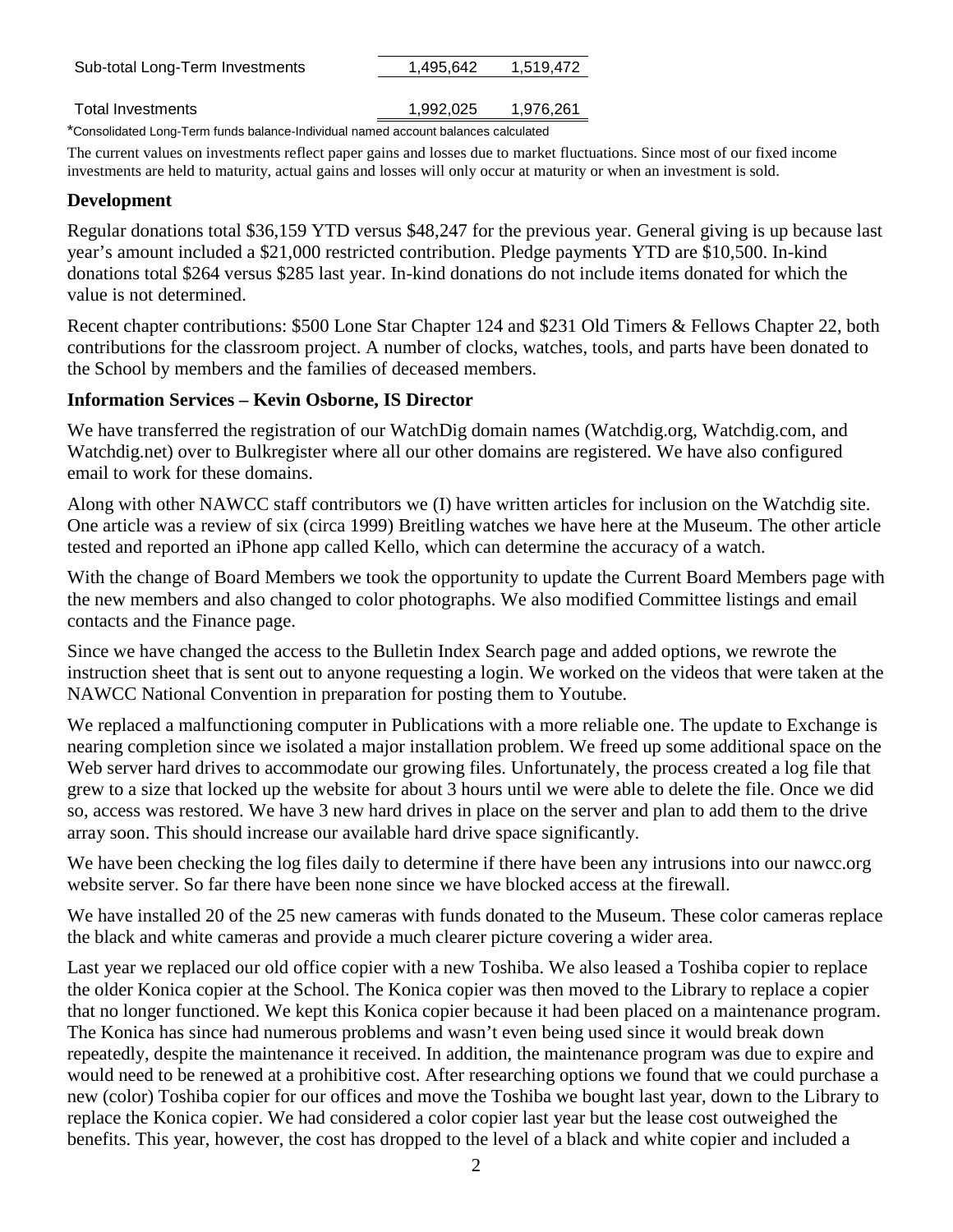rebate. With the rebate, money given us to take the old copier off our hands, various improvements to the existing lease agreements (and lower usage of our more costly color printer) we were able to actually save almost \$2,000.00 this year and about \$750.00 per year for the remainder of the lease. Our maintenance costs are lower and our cost per page has dropped. And in the end it turns out the proposed maintenance agreement for the old Konica copier was sent to us in error as they weren't going to renew it since parts are so hard to find. So the NAWCC now has three new reliable Toshiba copiers, one of which can print color (including banners), a lower maintenance cost and a very competitive lease agreement.

# **School of Horology – Jim Michaels, School Director**

The 2011-2012 school year began June 20 with W-100 Micro Mechanics and C-100 Intro to Clock Repairs. The watch program has 4 new students plus 1 new combined program student and the clock program has 4 students. A final total of 9 students are enrolled in the SOH. 4 students withdrew from the School in June prior to the start of the term for lack of adequate finances.

Jennifer Adams attended a Veterans Affair conference in Cleveland, OH, June 6-10. At this conference she received more information on the Post 9/11 GI Bill for education and the new VAONCE website for schools. On June 20, Katie Knaub and Charles Auman attended a VA workshop in Harrisburg where they were also updated on the Post 9/11 GI Bill.

The SOH service center has had a steady stream of watch and clock repair work. The service center continues to both repair and sell timepieces for customers. Customers often have the timepieces repaired prior to sale. The service center receives a commission off sales. Gross repair income for June was \$7,607 compared to \$3,365 last year. The YTD total is \$22,257 compared to \$6,220 the previous year.

## **Museum/Library – Noel Poirier, Museum Director**

The Museum's admission revenue for June was \$5,434. Visitation for June was 1,178 visitors including 52 NAWCC members (4.4 percent). NAWCC Store sales for June were \$6,611; down from previous years due to the decision to no longer serve as the primary provider of tools to NAWCC School of Horology students.

The Museum Director submitted a Museum-specific strategic plan to the American Association of Museums accreditation commission. This plan was accepted and will be included in the Museum's accreditation review scheduled for July 18-20, 2011. The AAM's decision regarding provisional accreditation should be completed by the middle of August 2011.

The Museum's online searchable collection database recorded 2,290 searches via the database's website. Laurence Bodenmannm, a curator with the Musée international d'horlogerie, will arrive in the middle of July to spend a month working at the Museum. She will be working on an evaluation of, and a plan for, the exhibition of the Museum's extensive Hamilton Watch Company material. The Museum will begin to promote the Gallet Guest Curator of Wristwatches position this summer with the hopes of having someone onsite in the spring of 2012 at the latest. The Museum installed QR coding on certain objects that will allow visitors to explore further those objects using online resources via smart phones.

The Museum's 2011 exhibit, Clockworks, has been well received since its opening in April. Comments in the guest register seem to indicate it is being enjoyed. The exhibit continues to receive good regional press coverage. We are finalizing the schedule for the installation of the Found Time exhibit of Randall Cleaver's art-clocks and will have that open to the public in August.

The Museum hosted a delegation from Hamilton Watch in June to discuss how we can assist them in the 120<sup>th</sup> Anniversary of the brand in 2012. This partnership tentatively will involve Hamilton's sponsorship of exhibits and events at the Museum and promotion of the Museum and its collection at a special exhibit being planned for New York City. The Museum Director is finalizing a plan for promoting NAWCC Membership with Museum visitors that highlights the local benefits of NAWCC Membership.

The Library had 149 visitors for the month and loaned 199 items; 89 research and reference questions were answered, 12 items were donated, and eight acquisitions were made.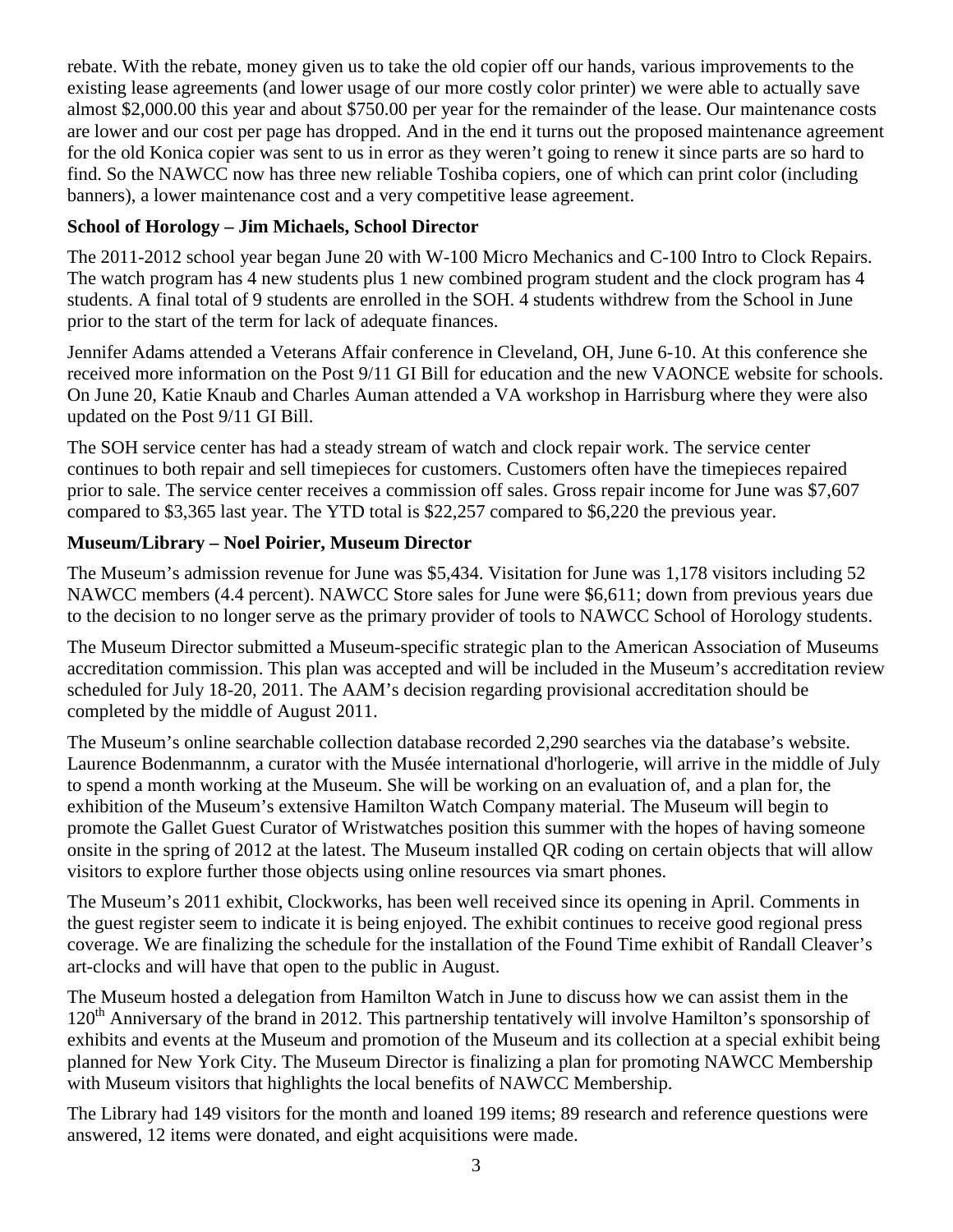### **Education/Volunteers – Katie Knaub, Education Director**

We continue to work on promoting the clock and watch valuation courses, with an interest from the National Association of Jewelry Appraisers on a special member only offering of the course. Our exhibits/museum intern completed the installation of QR labels in the Museum and visitors are now beginning to use these labels with very positive comments about the program. We have taken over the responsibility of the gallery attendant staff (previously security staff) and are transitioning staff into their new responsibilities. We have also added a new part-time gallery attendant: Zachary Moan. We also continue to process on-site workshop enrollees and both workshops scheduled for July are full.

In June we continued to process financial awards for the School of Horology 2011-12 school year and updated information as students enroll or did not show for the 2011-12 school year and who had processed awards already in the system. We worked together with the registrar to get the net price calculator on the School's website by July 1, 2011, per new federal regulations aimed at assisting students with determining the affordability of their education. We also attended a Veteran's Administration training workshop on the latest federal updates for VA students attending the School.

We updated various volunteer sites with a new volunteer opportunity in the Membership Services Department as a longtime volunteer in that department, Isobel Rambo, had passed away. We also held our annual Volunteer and Staff picnic at the Conestoga House and Gardens and recognized our local volunteers for their service to our organization. Our 2011 volunteer of the year, Jules Cesaro, was recognized at a special ceremony at the Museum the following week because he could not be present at the picnic. We also placed a new intern in the Library and Archives for the summer.

Total Volunteer Hours for June: 535.65

We held the Watches for Civil War reenactors workshop, which was taught by Jim Michaels, with seven participants. We also held four sessions of the Make-and-Take Mondays at the Museum; with several articles about the program in the paper recently, we have seen an increase in attendance in this program. We continue to work with our graphic arts intern in designing the Steampunk event, fall advertisements for special events, and exhibit material for the Found Time exhibit.

#### **Publications - Diana De Lucca, Editor**

The August *Watch & Clock Bulletin* was sent to the press Thursday, June 30. The August issue continues with 112 pages, from 128 pages, and the move of Chapter Highlights to the *Mart & Highlights*. These changes result in more pages for member-submitted articles; 12 articles are featured in this issue. This issue promotes the 2011 Ward Francillon Time Symposium with an assortment of small announcements throughout the issue. Hamilton Pulsar watches from the Museum collection are featured on the cover to illustrate Bruce Shawkey's wristwatch article. Judy Draucker's report on the 2010 Symposium is in this issue. New articles continue to be received and reviewed.

The August *Mart & Highlights* was delivered to the print vendor on Tuesday, July 12. The August *Mart & Highlights* is 72 pages, including 22 pages of Chapter Highlights and eight pages of Association-related editorial content. Advertising income for the issue is not known at this time; however, ad income was less than June *Mart & Highlights* income.

The new *Mart & Highlights* website feature, Mart Marketplace, was well received by August *Mart & Highlights* advertisers, with most choosing to pay an additional fee in order to be included on the Mart Marketplace page. A *Mart & Highlights* survey was developed and included in the July *eHappenings*.

Tom Spittler's *Clockmakers and Watchmakers in America by Name and by Place* is still in process, with completions expected by the end of August. Richard Watkins returned author alterations on *Watch Collecting* and revisions to the layout are now underway. Image scanning is in process on Philip Balcomb's *The Clock Book*; approval to publish from the copyright holders was received.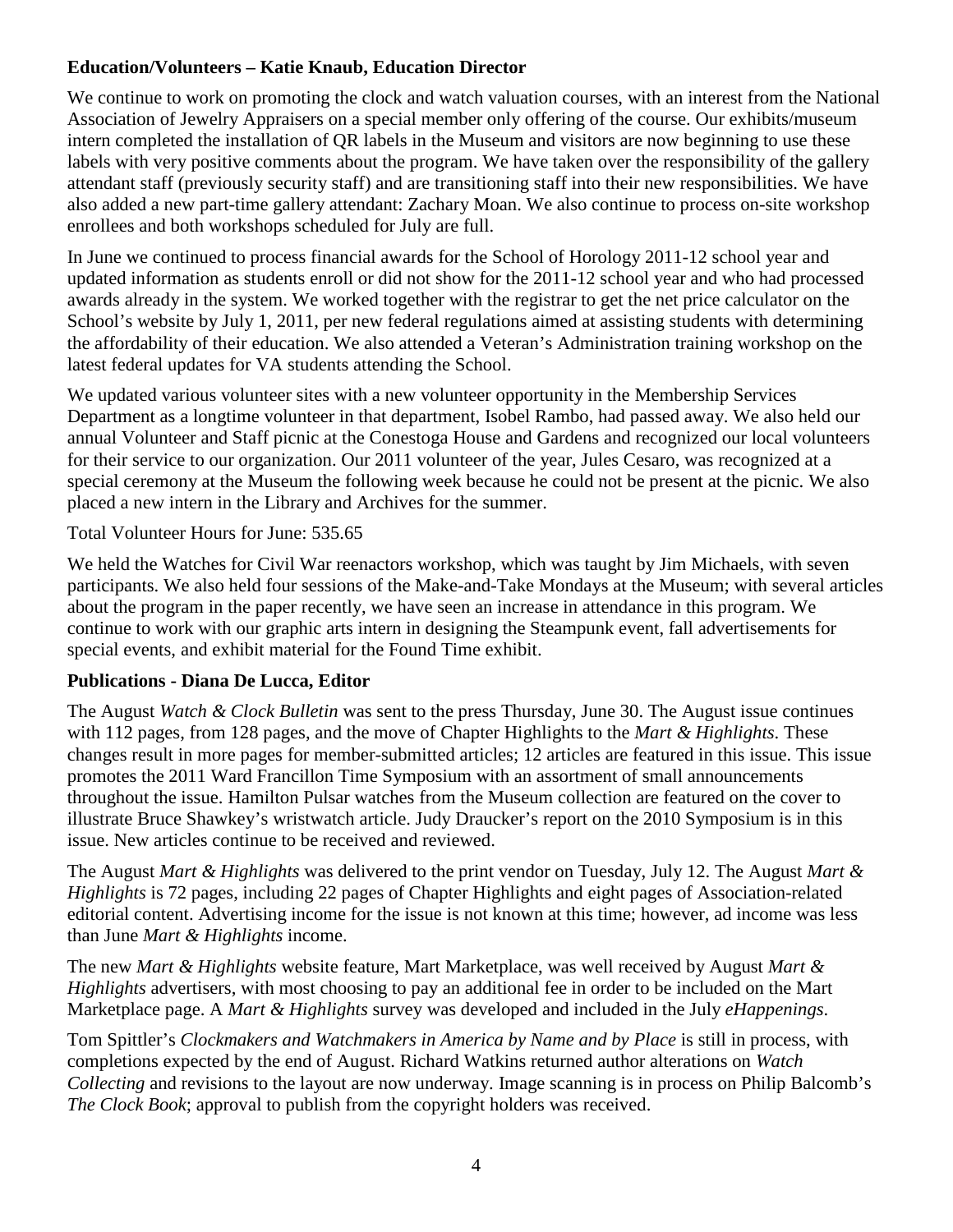Work on the WatchDig blog site continues to be a major focus of the Department. Staff continues to post content and review all posts. A volunteer is making progress on the relational database to be used to tag and sort content throughout the site.

Copyediting and proofing continue on all marketing material: primarily *eHappenings* and press releases. The Convention consumed significant staff time and effort: videos were made at the Convention, advertisers were contacted, and the Publications Advisory Committee annual meeting was held.

A new Chapter Highlights report form was created and is now accessible on nawcc.org for chapter reporters.

# **Communications – Markus Harris, Communications Director**

Communications continues to maintain the various NAWCC websites, monitoring and troubleshooting all NAWCC online resources, and providing technical advice and individual customer service via phone and email. We sent the July issue of bimonthly newsletter *eHappenings*. Sent Constant Contact email blasts for various National and Chapter events, continued to monitor survey materials for our new Watch exam test, and sent targeted Constant Contact mailings to membership on various topics. We mailed posters for upcoming programs, including Clockworks Toy Workshop and Make-it Take-it to Lancaster and York libraries. Invoiced and emailed various chapter notices and newsletters (printed, mailed, and invoiced newsletters for Chapter 141), coordinated with Chapters to update and upgrade Chapter websites as necessary. Developed and sent press releases for Make and Take Kids Clockwork Toy Workshop, Upcoming Exhibits (request for donated items), Ruth Overton As New Chair, and Bond Still Has Time at Clock Museum. Comm Director Markus Harris contributed an article to Watchdig.org. We also sold additional Web advertising.

The Communications Department organized arrangements for Board of Directors events during the National Convention (meal selections, costs, directions, and final count); arranged lodging for visiting curator; gathered Hops 'N' Clocks promotional materials including tickets, flyers, and posters for 101 the Rose and Smooth Jazz; organized presentation of service awards at picnic; confirmed arrangements with SEI caterer for picnic including menu, cost, and final count; collected door prizes for annual picnic; researched current information on advertising with antique publications; finalized plans for picnic including arrangements with Conestoga House; arranged Merchandiser's press visit promoting Make and Take and Kid's Clockwork Toy Workshop; set display for Hops 'N' Clocks on local business; sent thank you letters to business donators; and confirmed arrangements for Hops 'N' Clocks event on July 8.

# **Facilities – Chuck Auman, Controller**

June was a very busy month with facilities work. We had the four pillars in front of the Museum scraped and painted. One of the facilities staff has been working on trimming the bushes, spraying weed killer, and pulling weeds to help the Museum grounds look better.

We painted the clock room concrete floor with epoxy to make it easier to clean and find dropped parts. We had a roof leak in the clock room that caused damage to the ceiling. We had the roof repaired and now need to find a contractor to fix the ceiling.

The roof drain above the theatre was repaired, but we now we have a leak in the roof. The contractor was in yesterday and could not find the leak even after pouring water in the drain.

John Hughes, one of our security staff and maintenance employees, has resigned for health reasons. We hired a college student to fill this vacancy. We have changed and added additional duties for the security staff with the addition of the new security system. They will be more active with visitors, instead of sitting in the security office.

The time spent on maintenance items can consume up to 50 percent of my day. I continue to handle the maintenance items, such as changing light bulbs, calling contractors for repairs, and ordering maintenance supplies.